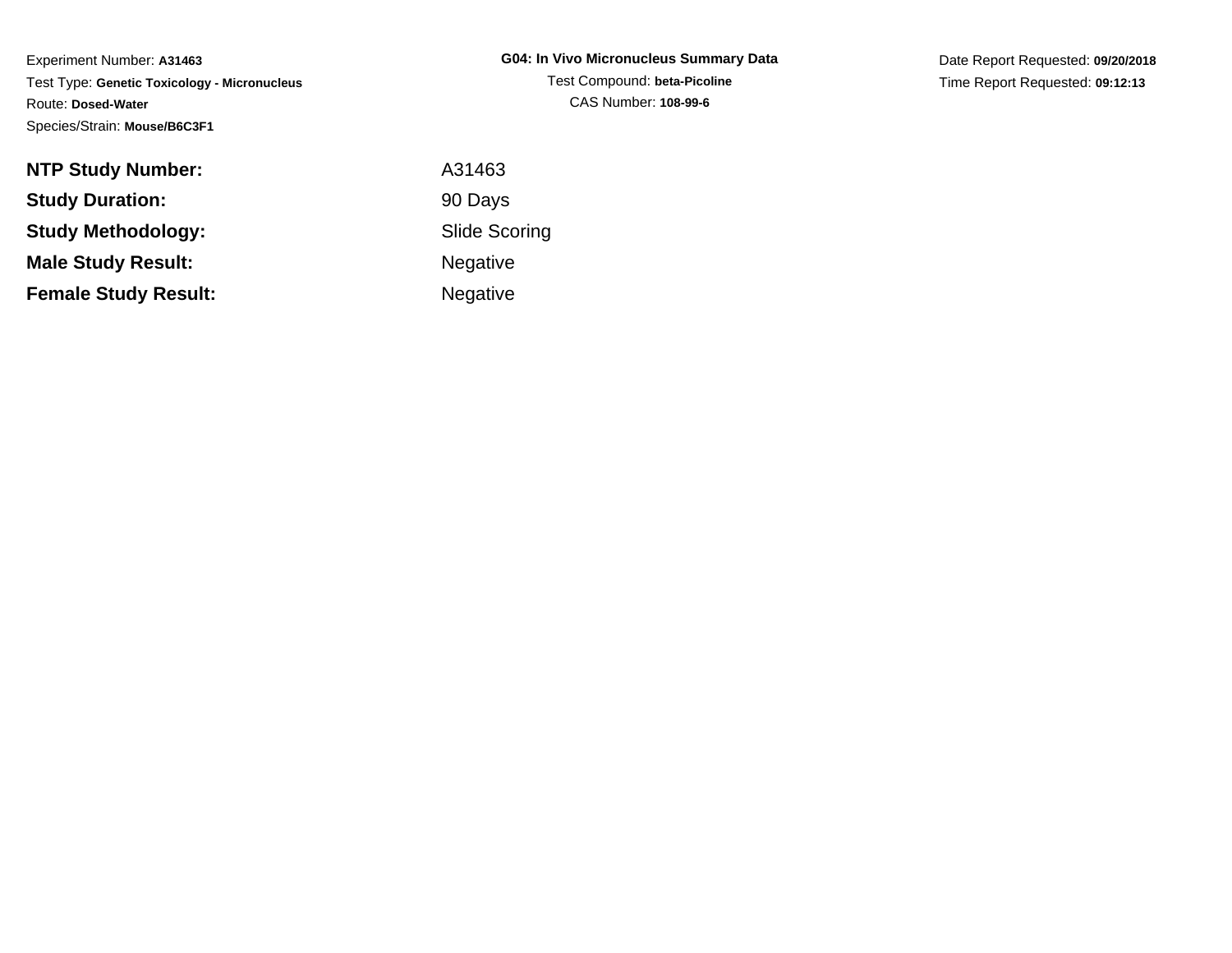|                              |   | <b>MN NCE/1000</b> |         |  |
|------------------------------|---|--------------------|---------|--|
| Dose (mg/L)                  | N | Mean $\pm$ SEM     | p-Value |  |
| Vehicle Control <sup>1</sup> | 5 | $2.50 \pm 0.52$    |         |  |
| 78.0                         | 5 | $2.20 \pm 0.73$    | 0.6693  |  |
| 156.0                        | 5 | $2.10 \pm 0.37$    | 0.7226  |  |
| 312.0                        | 5 | $2.60 \pm 0.33$    | 0.4442  |  |
| 625.0                        | 5 | $2.90 \pm 0.78$    | 0.2929  |  |
| 1250.0                       | 5 | $2.60 \pm 0.58$    | 0.4442  |  |
| Trend p-Value                |   | 0.2450             |         |  |
| Trial Summary: Negative      |   |                    |         |  |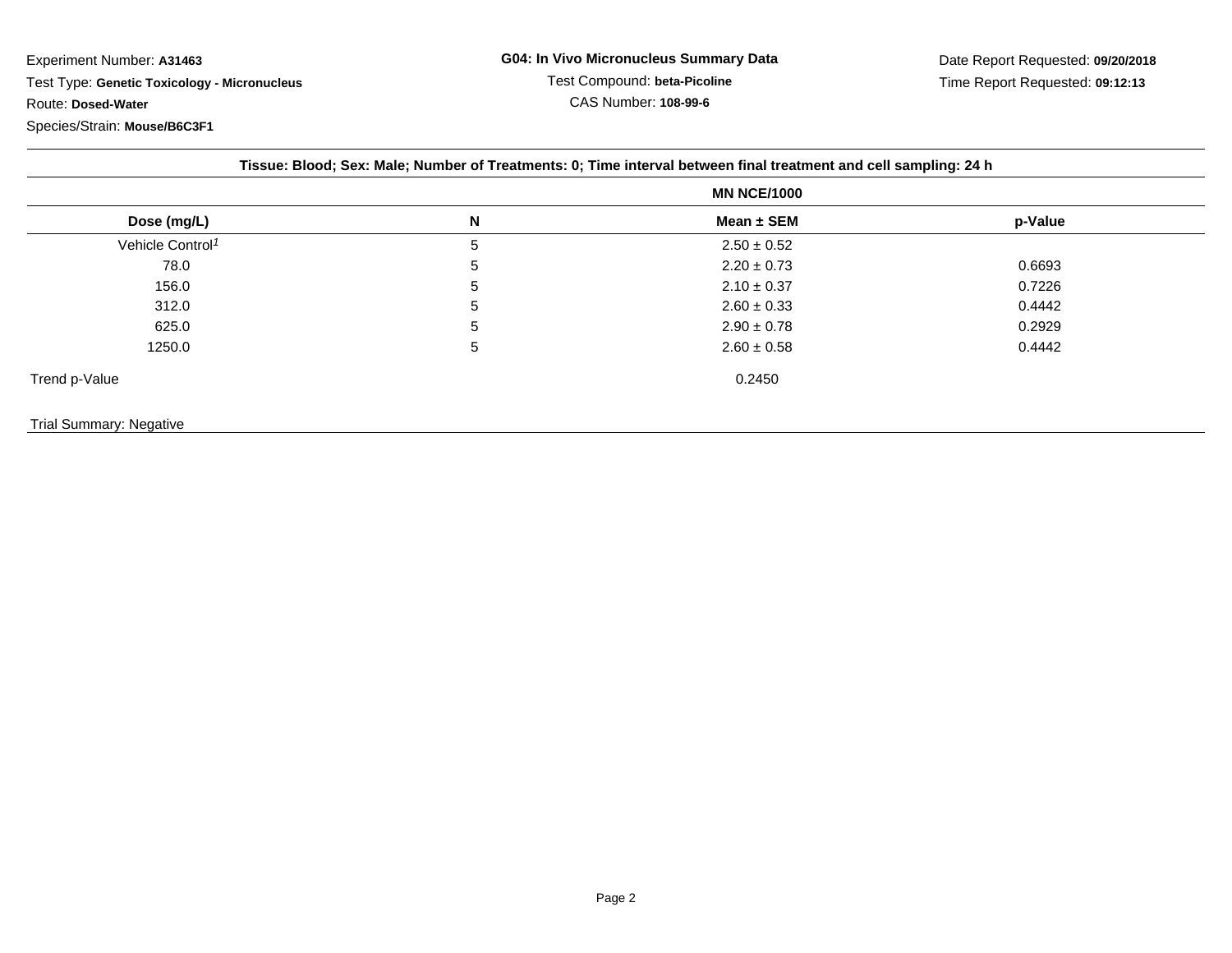|                              | <b>MN NCE/1000</b> |                 |         |
|------------------------------|--------------------|-----------------|---------|
| Dose (mg/L)                  | N                  | Mean $\pm$ SEM  | p-Value |
| Vehicle Control <sup>1</sup> | 5                  | $2.60 \pm 0.37$ |         |
| 78.0                         | 5                  | $1.90 \pm 0.58$ | 0.8519  |
| 156.0                        | 5                  | $2.00 \pm 0.22$ | 0.8121  |
| 312.0                        | 5                  | $1.30 \pm 0.44$ | 0.9814  |
| 625.0                        | 5                  | $2.10 \pm 0.40$ | 0.7674  |
| 1250.0                       | 5                  | $2.60 \pm 0.24$ | 0.5000  |
| Trend p-Value                |                    | 0.2110          |         |